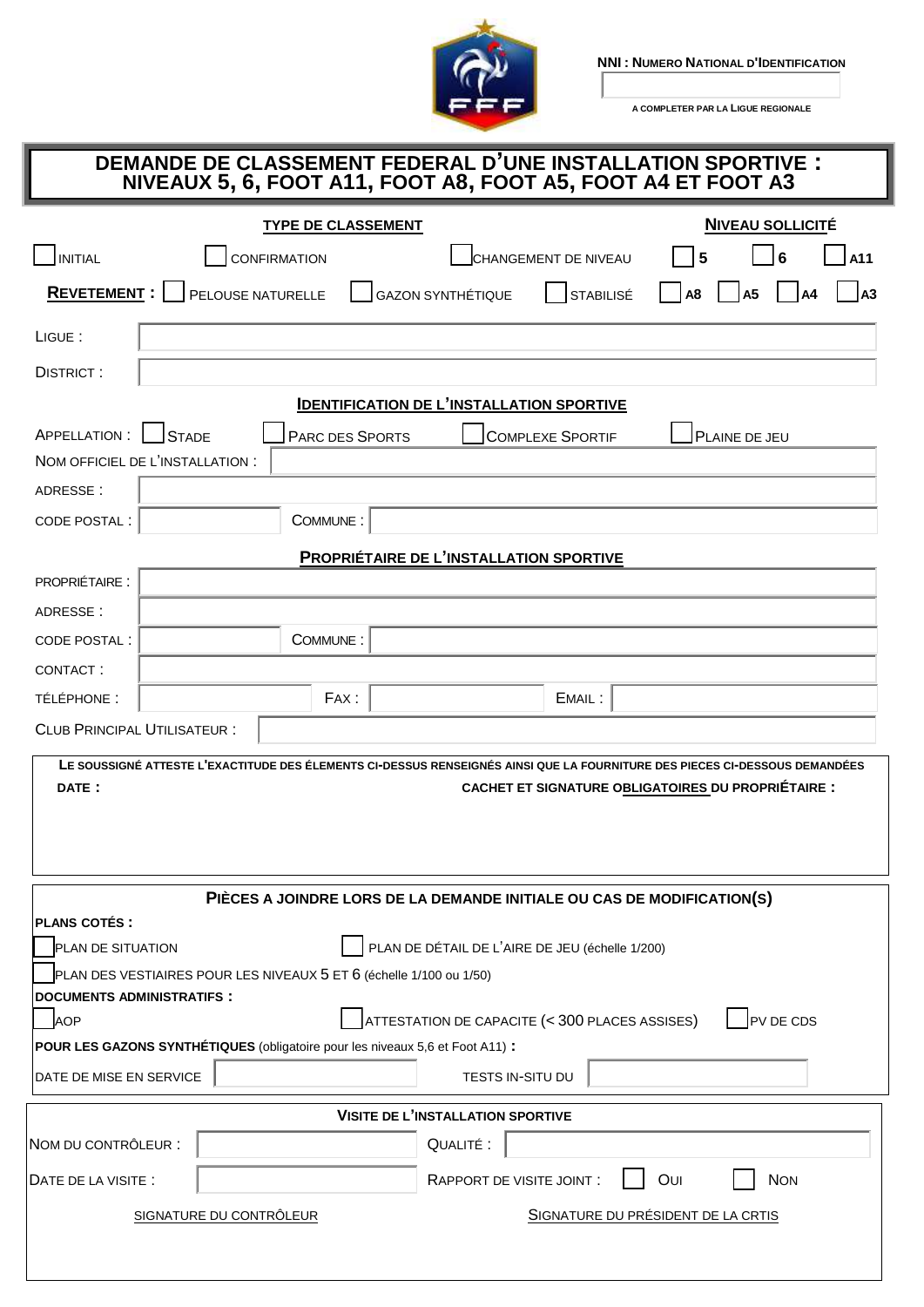# **CARACTÉRISTIQUES DE L'AIRE DE JEU**

| <b>IMPLANTATION / CLÔTURE GÉNÉRALE DU STADE:</b>                               |                                                                                           |
|--------------------------------------------------------------------------------|-------------------------------------------------------------------------------------------|
| CLÔTURE DE L'ENCEINTE                                                          | OUI<br><b>NON</b>                                                                         |
| AIRE DE JEU - DIMENSIONS ET DÉGAGEMENTS :                                      |                                                                                           |
| D1<br>t b'i                                                                    | $L =$<br>$l =$<br>M<br>M                                                                  |
| But 1<br>d1<br>d2                                                              | $d' =$<br>$D1 =$<br>$D2 =$<br>M<br>M<br>M                                                 |
|                                                                                | $D'1 =$<br>$d1 =$<br>M<br>M<br>$d2 =$<br>$D'2 =$                                          |
|                                                                                | M<br>M<br>(POUR LES MESURES, LES TRACÉS FONT PARTIE DE L'AIRE DE JEU)                     |
|                                                                                | TRACÉS:                                                                                   |
| But 2                                                                          | CONFORME<br>NON CONFORME<br>AIRE DE JEU :<br>ZONE TECHNIQUE :<br>CONFORME<br>NON CONFORME |
| $\frac{1}{2}$ D'2<br>D2                                                        | FOOTBALL RÉDUIT :<br>OUI<br><b>NON</b>                                                    |
|                                                                                | NOMBRE TOTAL DE TRACÉS :                                                                  |
| LES BUTS:                                                                      |                                                                                           |
| CONFORME<br>BUT 1:                                                             | NON CONFORME                                                                              |
| CONFORME<br>BUT 2:                                                             | NON CONFORME                                                                              |
| <b>BANCS DE TOUCHE:</b>                                                        |                                                                                           |
| <b>NON</b><br>OUI<br>JOUEURS:                                                  | LONGUEUR:<br>M                                                                            |
| OFFICIELS:<br>OUI<br><b>NON</b>                                                | LONGUEUR:<br>M                                                                            |
| PROTECTION DE L'AIRE DE JEU (cochez la ou les protections de l'installation) : |                                                                                           |
| <b>MAIN COURANTE</b><br>NB DE CÔTÉS :                                          | $\Box$ our<br>OBSTRUÉE :<br>HAUTEUR:<br><b>NON</b><br>M                                   |
| <b>CLÔTURE</b><br>NB DE CÔTÉS :                                                | HAUTEUR:<br>м                                                                             |
| AUTRE (A PRECISER) :                                                           |                                                                                           |
| <b>LIAISON VESTIAIRES / AIRE DE JEU :</b>                                      |                                                                                           |
| OUI<br><b>NON</b><br>PROTÉGÉE :                                                | <b>DISTANCE A PARCOURIR:</b><br>M                                                         |
|                                                                                |                                                                                           |
| <b>AUTRES ÉQUIPEMENTS:</b>                                                     |                                                                                           |
| L'ENCEINTE SPORTIVE COMPREND-T-ELLE :<br>D'AUTRES TERRAINS DE FOOTBALL         | D'AUTRES ÉQUIPEMENTS SPORTIFS<br><b>NON</b><br>NON<br>OUI<br>OUI                          |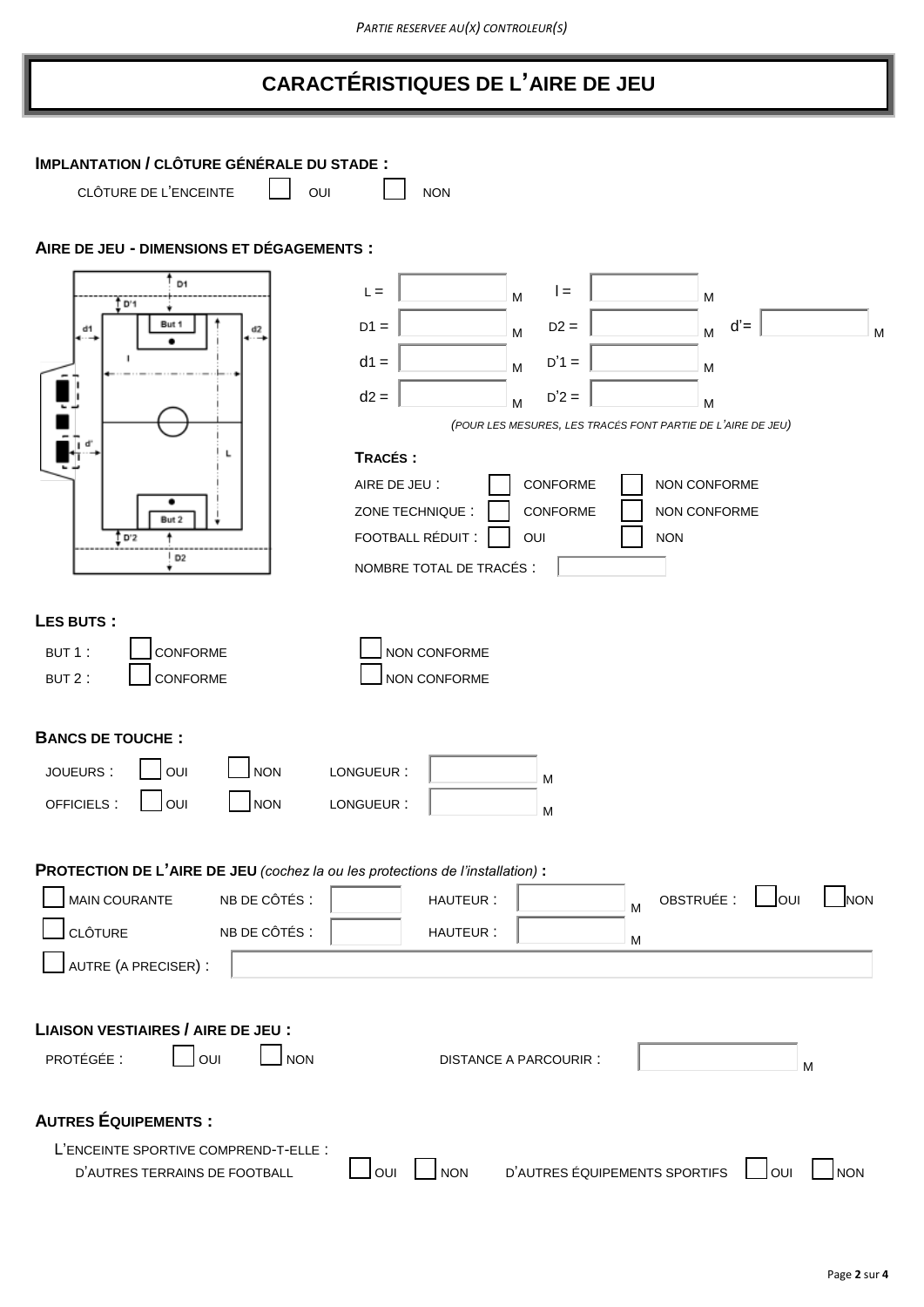## **VESTIAIRES & CAPACITÉ**

|                                                      | SURFACE (EN M <sup>2</sup> ) |                        | <b>LAVABOS</b>     |                     |  |
|------------------------------------------------------|------------------------------|------------------------|--------------------|---------------------|--|
|                                                      |                              | <b>NB DE DOUCHES</b>   | <b>AVEC MIROIR</b> | <b>SANS MIROIR</b>  |  |
| NOMBRE TOTAL DE VESTIAIRES JOUEURS DANS LE STADE     |                              |                        |                    |                     |  |
| <b>VESTIAIRES JOUEURS POUR L'INSTALLATION</b>        |                              |                        |                    |                     |  |
| <b>CLUB LOCAL</b>                                    |                              |                        |                    |                     |  |
| <b>CLUB VISITEUR</b>                                 |                              |                        |                    |                     |  |
| VESTIAIRE SUPPLÉMENTAIRE                             |                              |                        |                    |                     |  |
| <b>VESTIAIRE SUPPLÉMENTAIRE</b>                      |                              |                        |                    |                     |  |
| NOMBRE TOTAL DE VESTIAIRES ARBITRES DANS LE STADE    |                              |                        |                    |                     |  |
| <b>VESTIAIRES ARBITRES POUR L'INSTALLATION</b>       |                              |                        |                    |                     |  |
| <b>PRINCIPAL</b>                                     |                              |                        |                    |                     |  |
| <b>SUPPLÉMENTAIRE</b>                                |                              |                        |                    |                     |  |
| <b>LOCAUX ANNEXES:</b><br>LOCAL DÉLÉGUÉS             | M <sup>2</sup>               | <b>ESPACE MÉDICAL</b>  |                    | M <sup>2</sup>      |  |
| <b>SANITAIRES:</b>                                   |                              |                        |                    |                     |  |
| RÉSERVÉS AUX JOUEURS                                 | loui<br><b>NON</b>           | RÉSERVÉS AUX OFFICIELS |                    | loui<br><b>INON</b> |  |
| <b>COMMUNS JOUEURS ET OFFICIELS</b>                  | loui<br><b>NON</b>           |                        |                    |                     |  |
| RÉSERVÉS AUX SPECTATEURS                             | OUI<br><b>NON</b>            |                        |                    |                     |  |
| PARC DE STATIONNEMENT ÉQUIPE VISITEUSE & OFFICIELS : |                              | OUI                    | <b>NON</b>         |                     |  |

#### **CAPACITÉ :**

| <b>LOCALISATION</b><br>(PRÉCISER | <b>APPELLATION</b> |                  | <b>NOMBRE DE PLACES ASSISES</b> | <b>NOMBRE DE PLACES DEBOUT</b> |                      |  |
|----------------------------------|--------------------|------------------|---------------------------------|--------------------------------|----------------------|--|
| N/S/E/O)                         |                    | <b>COUVERTES</b> | <b>NON COUVERTES</b>            | <b>COUVERTES</b>               | <b>NON COUVERTES</b> |  |
| TRIBUNE                          |                    |                  |                                 |                                |                      |  |
| TRIBUNE <sup></sup>              |                    |                  |                                 |                                |                      |  |
| PLACES DEBOUT                    |                    |                  |                                 |                                |                      |  |
|                                  | <b>TOTAUX</b>      |                  |                                 |                                |                      |  |

**EFFECTIF PERMANENT :**

### **DOCUMENTS ADMINISTRATIFS :**

ARRÊTÉ D'OUVERTURE AU PUBLIC OU ATTESTATION DE CAPACITÉ DU

PROCÈS-VERBAL DE LA COMMISSION DE SÉCURITÉ DU